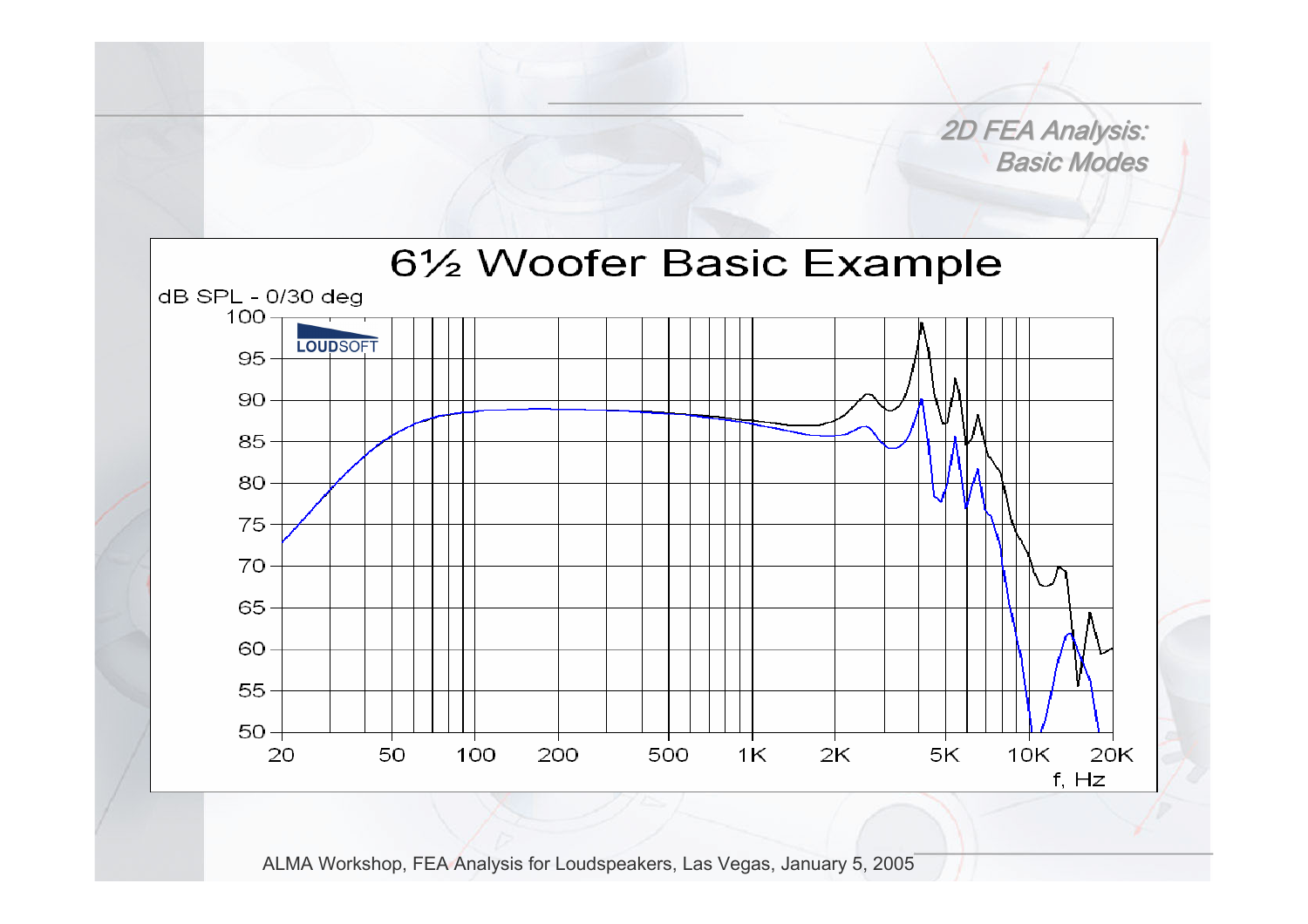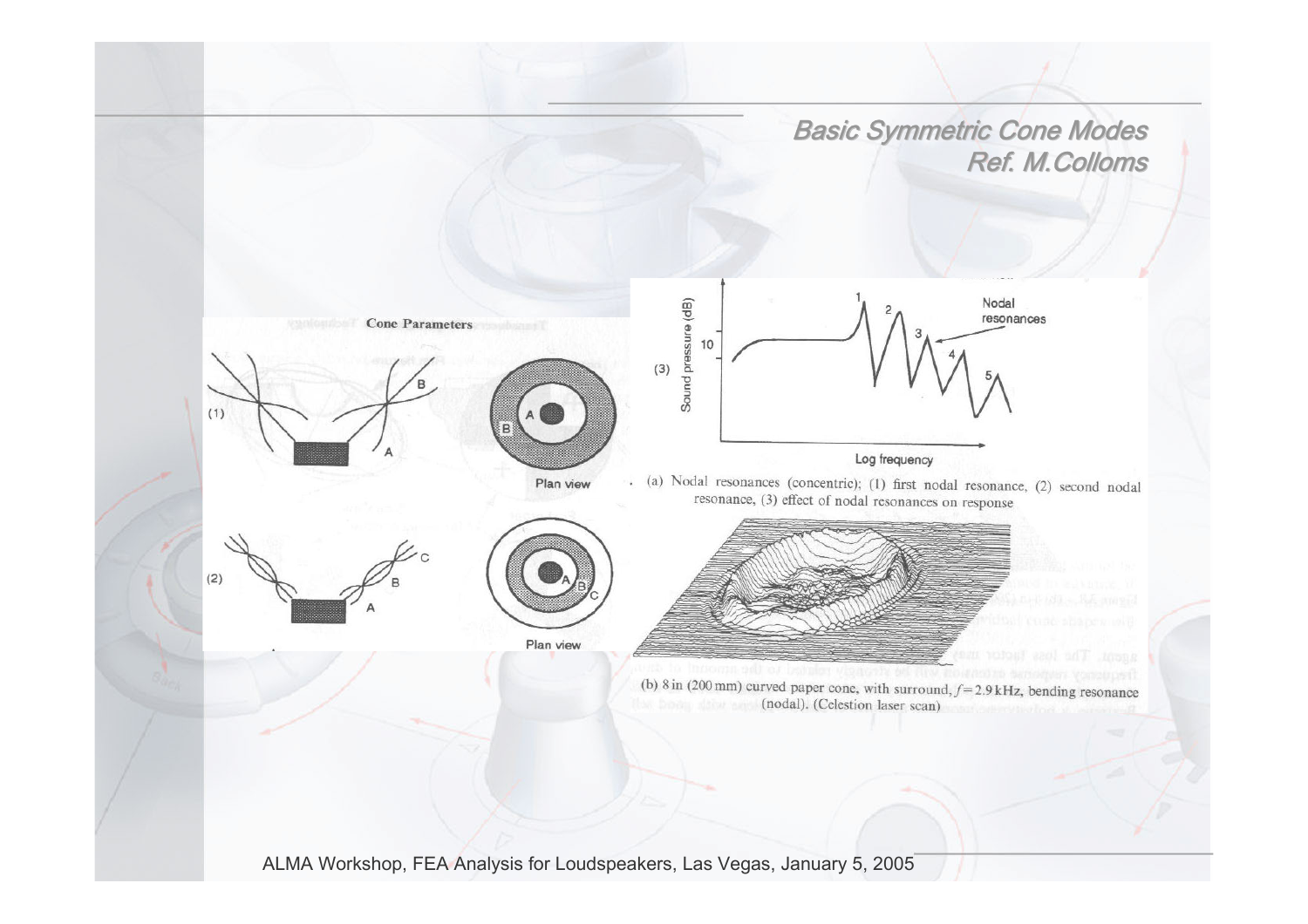## Lowest Mode: Edge Bending @ 2589Hz

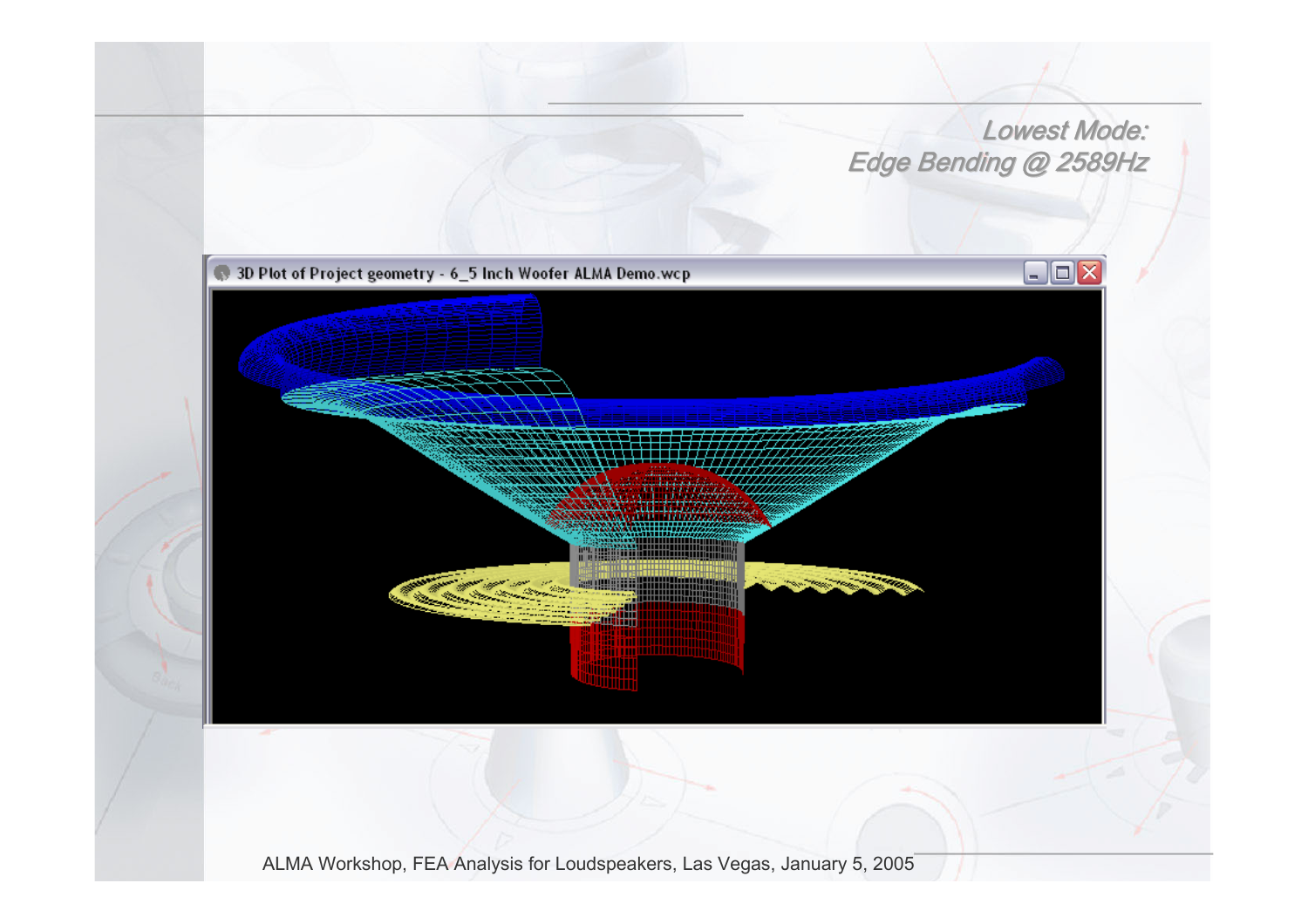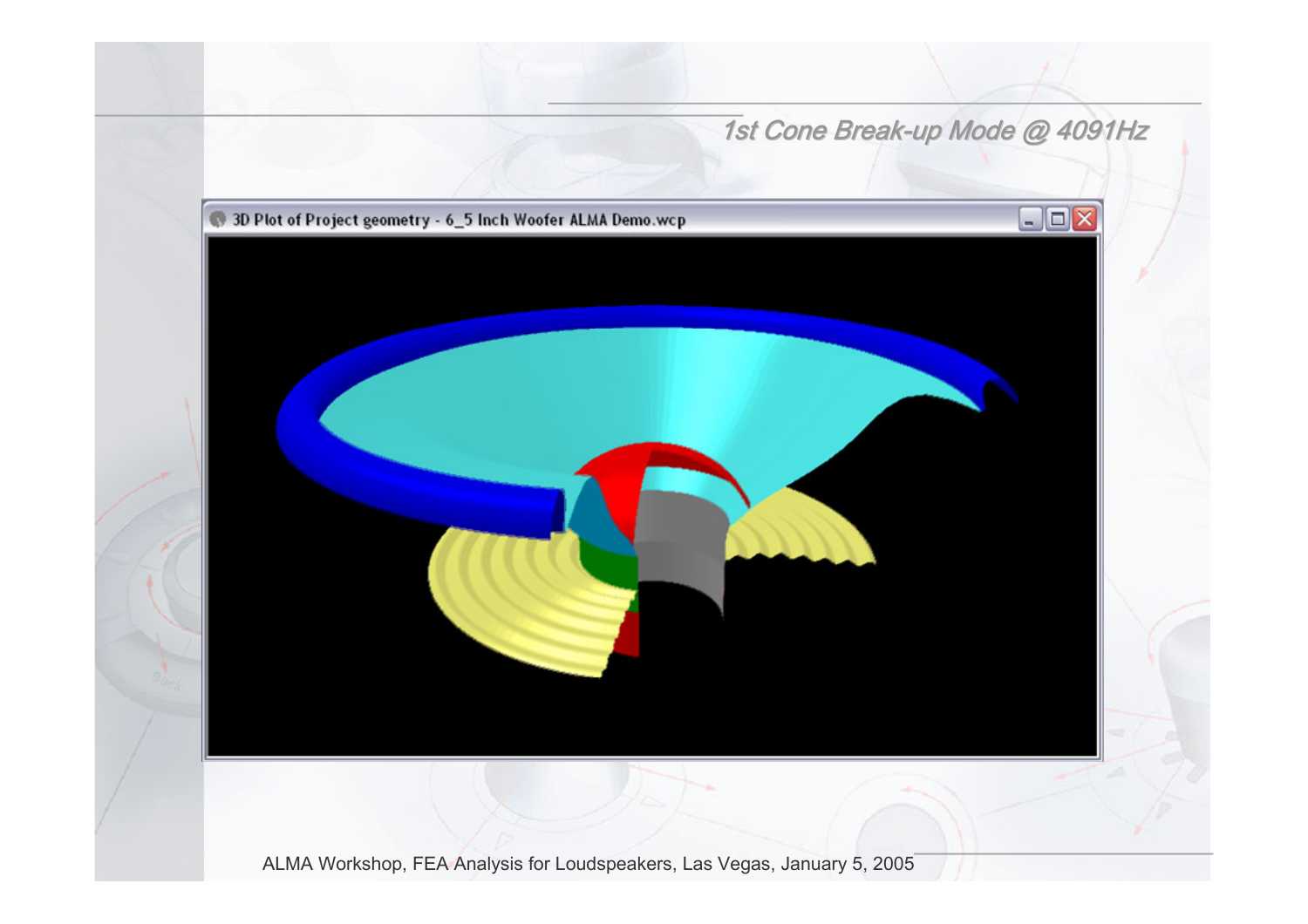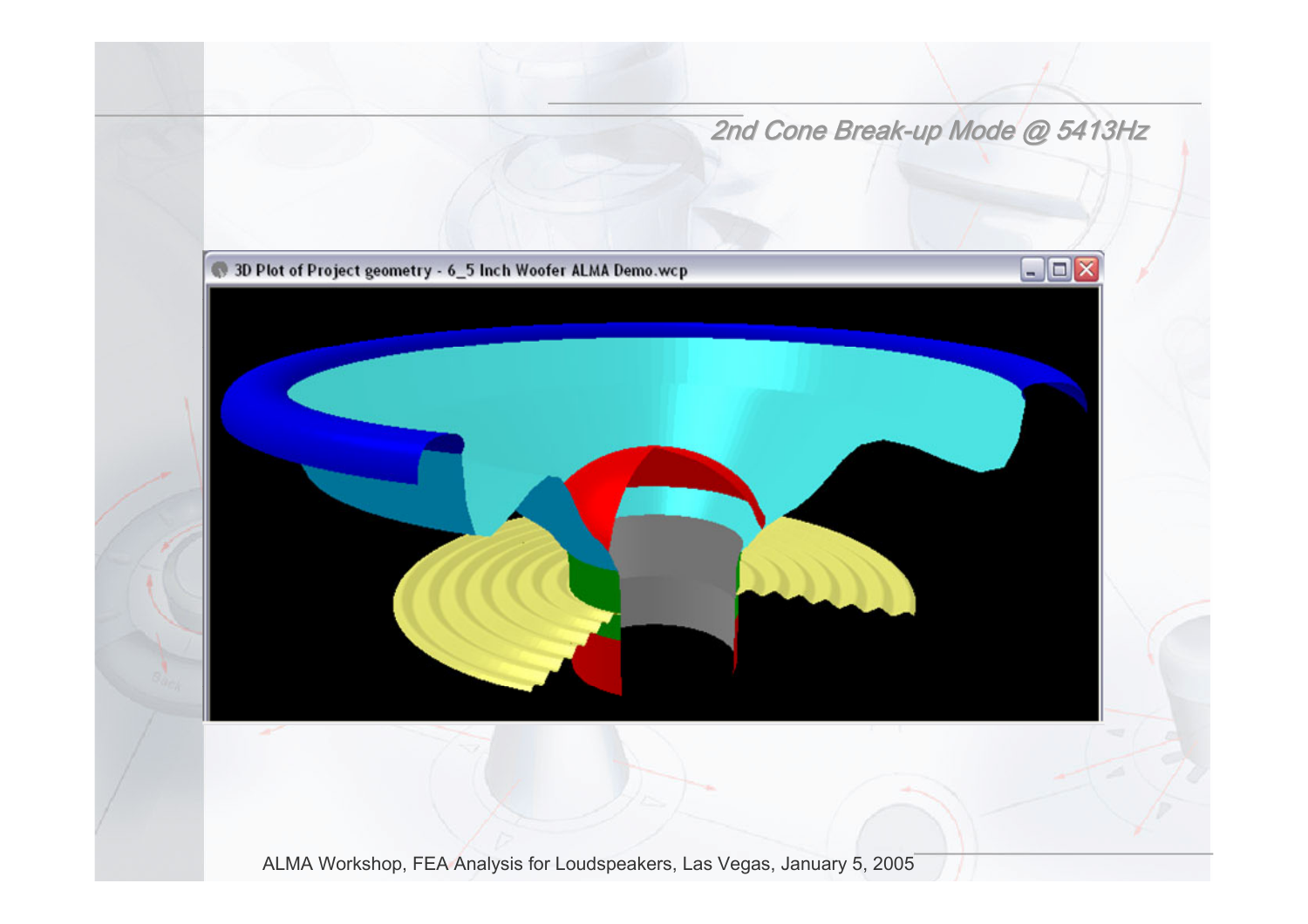3rd Cone Break-up Mode @ 6524Hz + Dust cap break-up

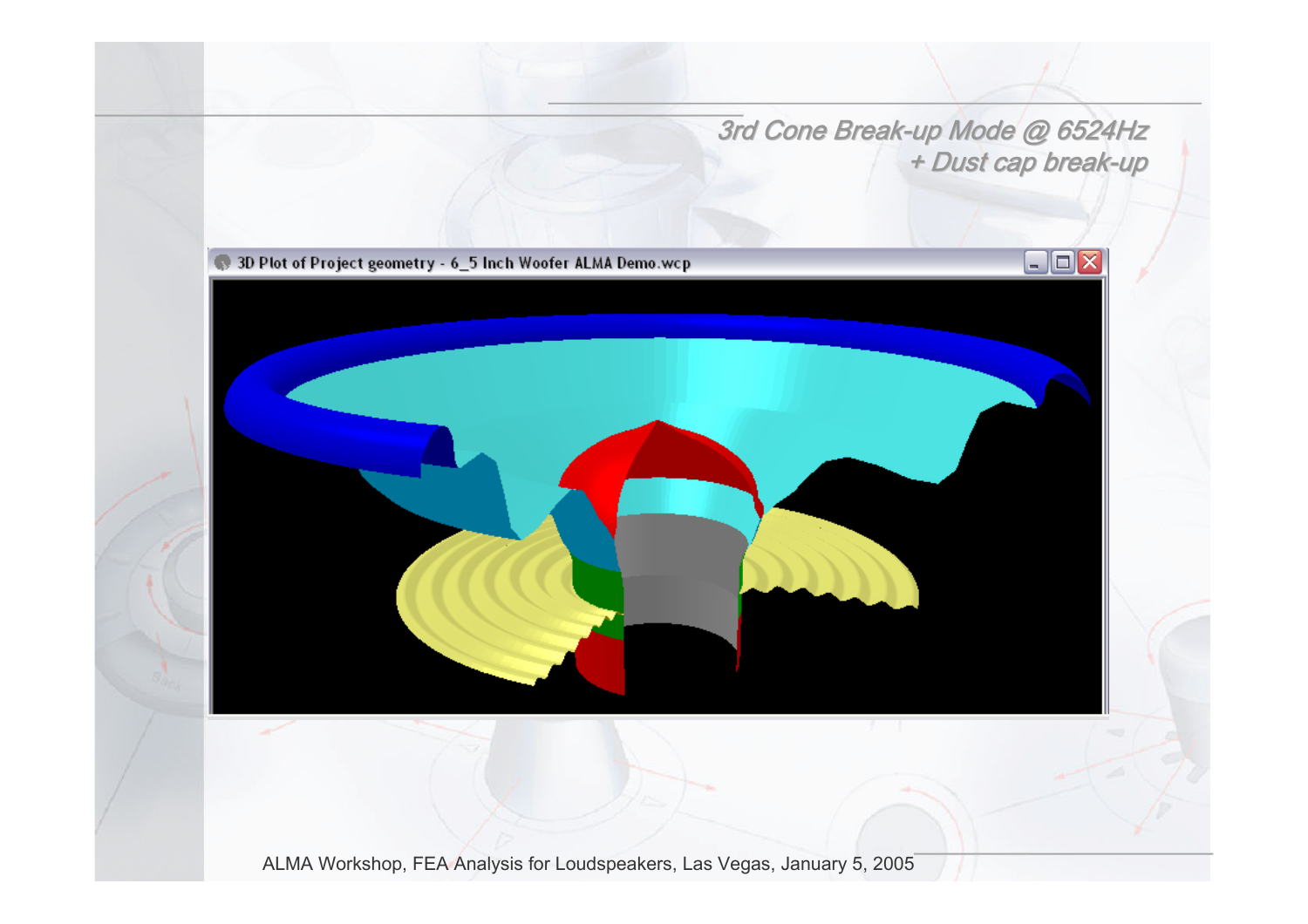High order Cone Break-up Mode @ 12541Hz Decaying amplitude Voice coil former bending

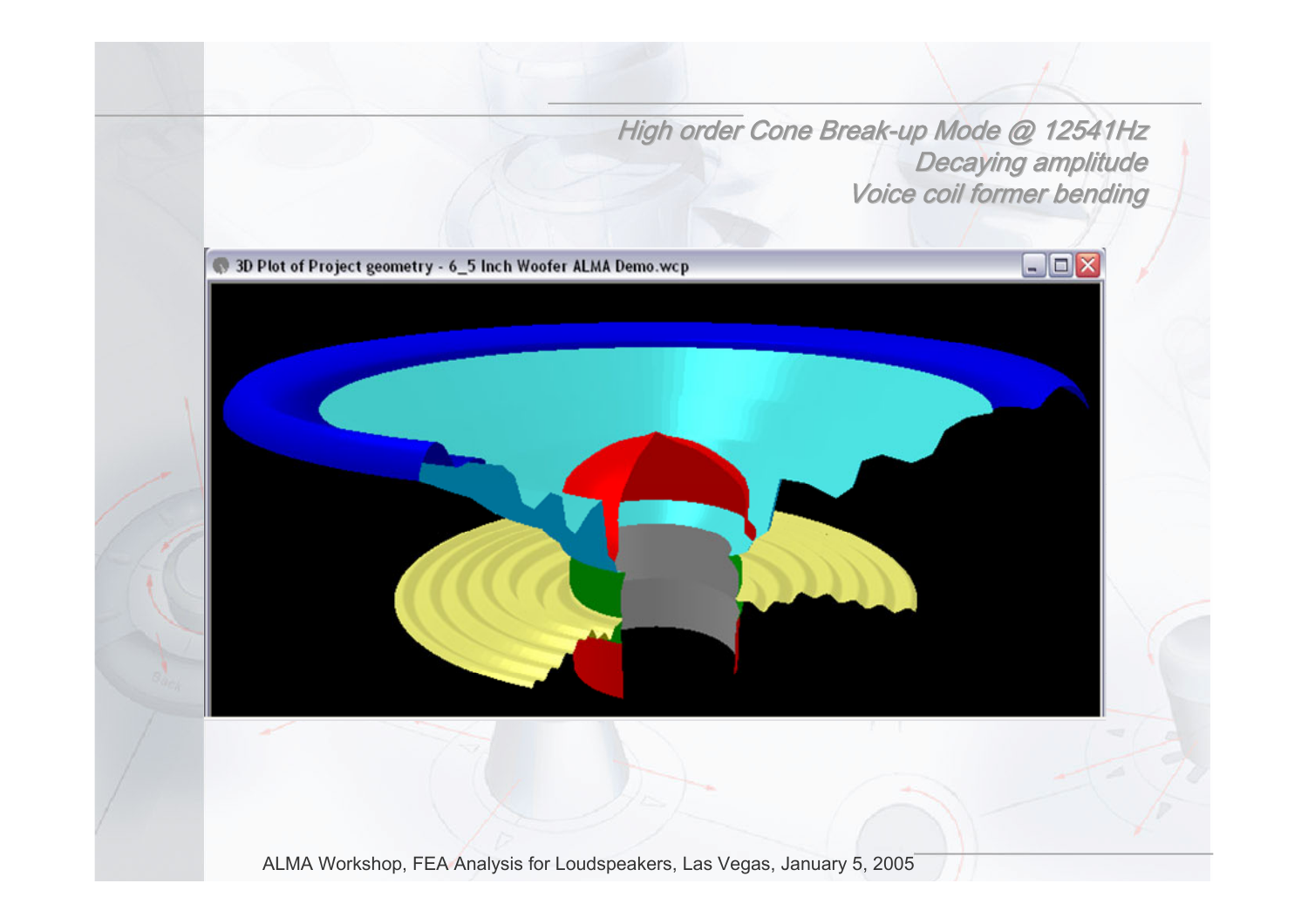2D FEA Analysis of 165mm Woofer 2D FEA Analysis of 165mm Woofer **Pink: Measured response** Black: Simulated

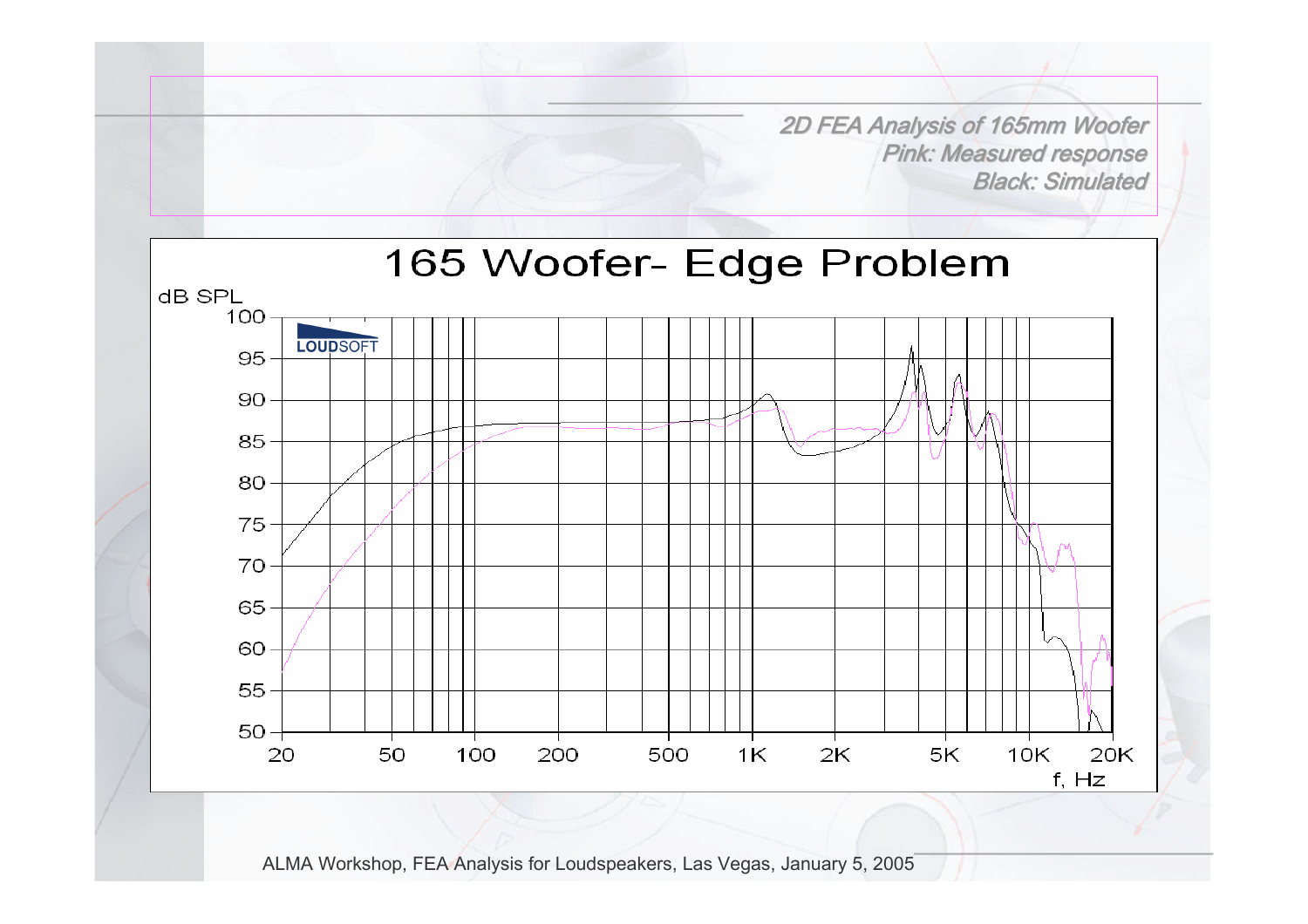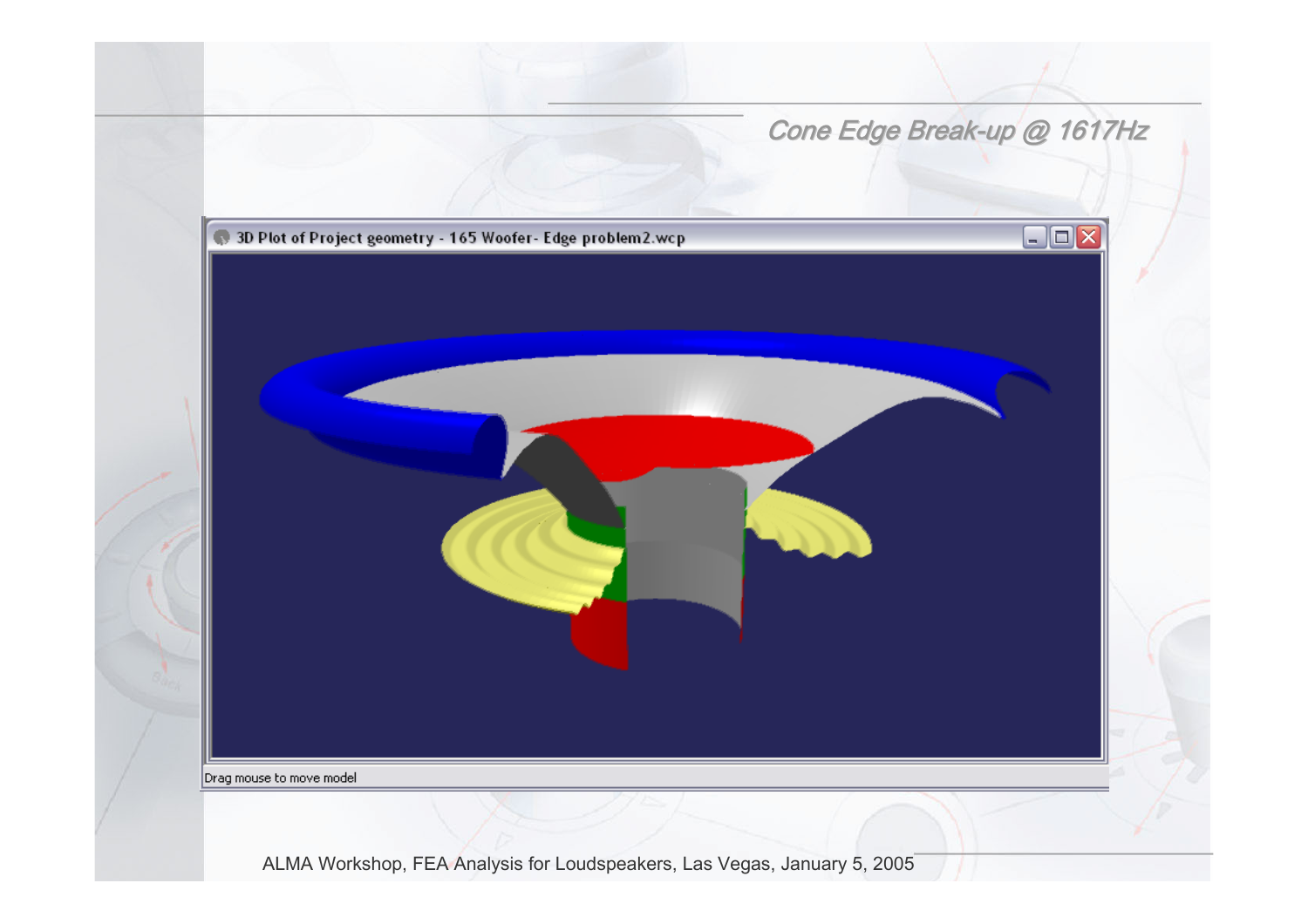

**Modified Surround**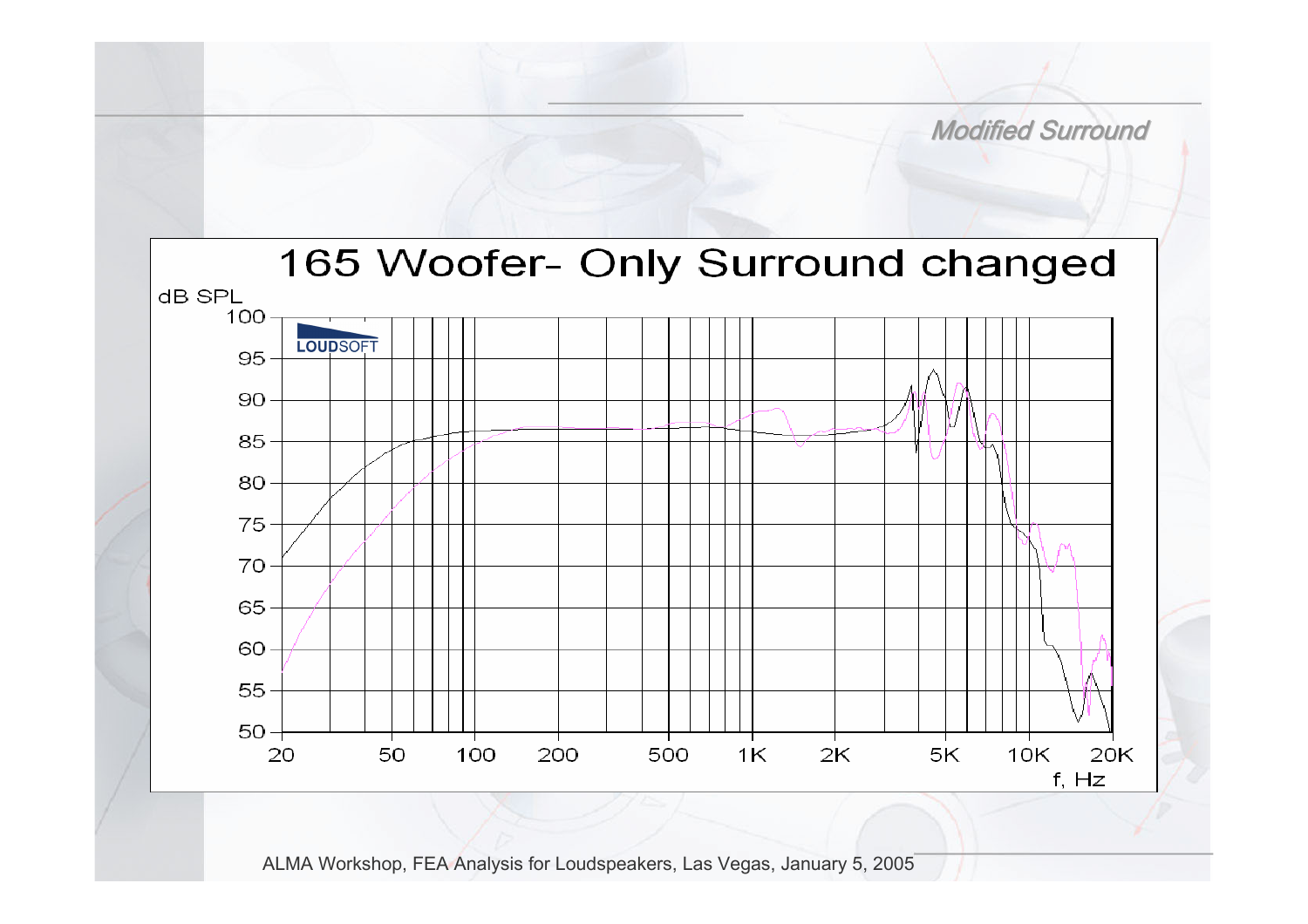2D FEA of 2 inch / 50mm Alu Dome Rear cavity included  $Pink = Measured$ 

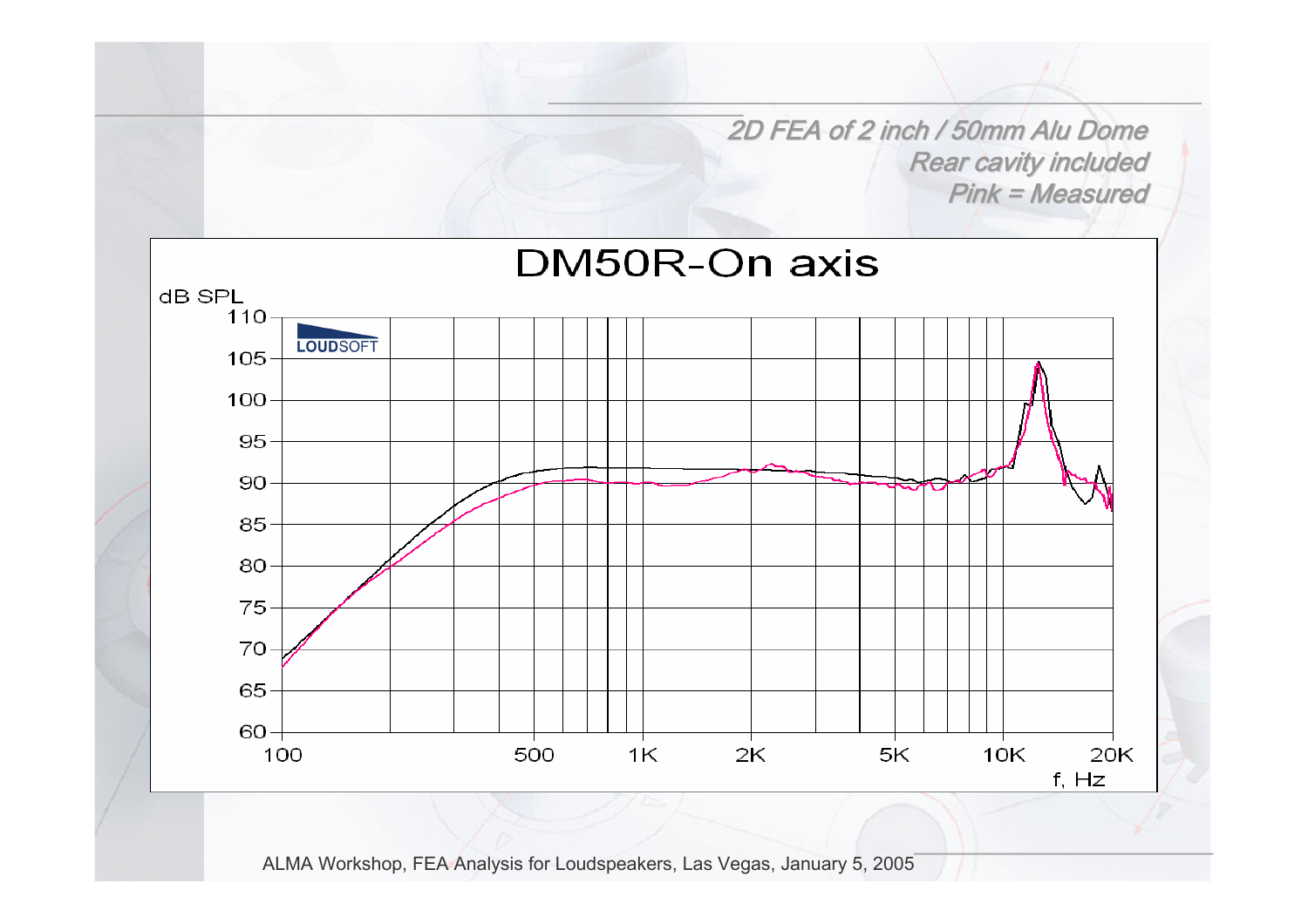2D FEA of 2 inch / 50mm Alu Dome

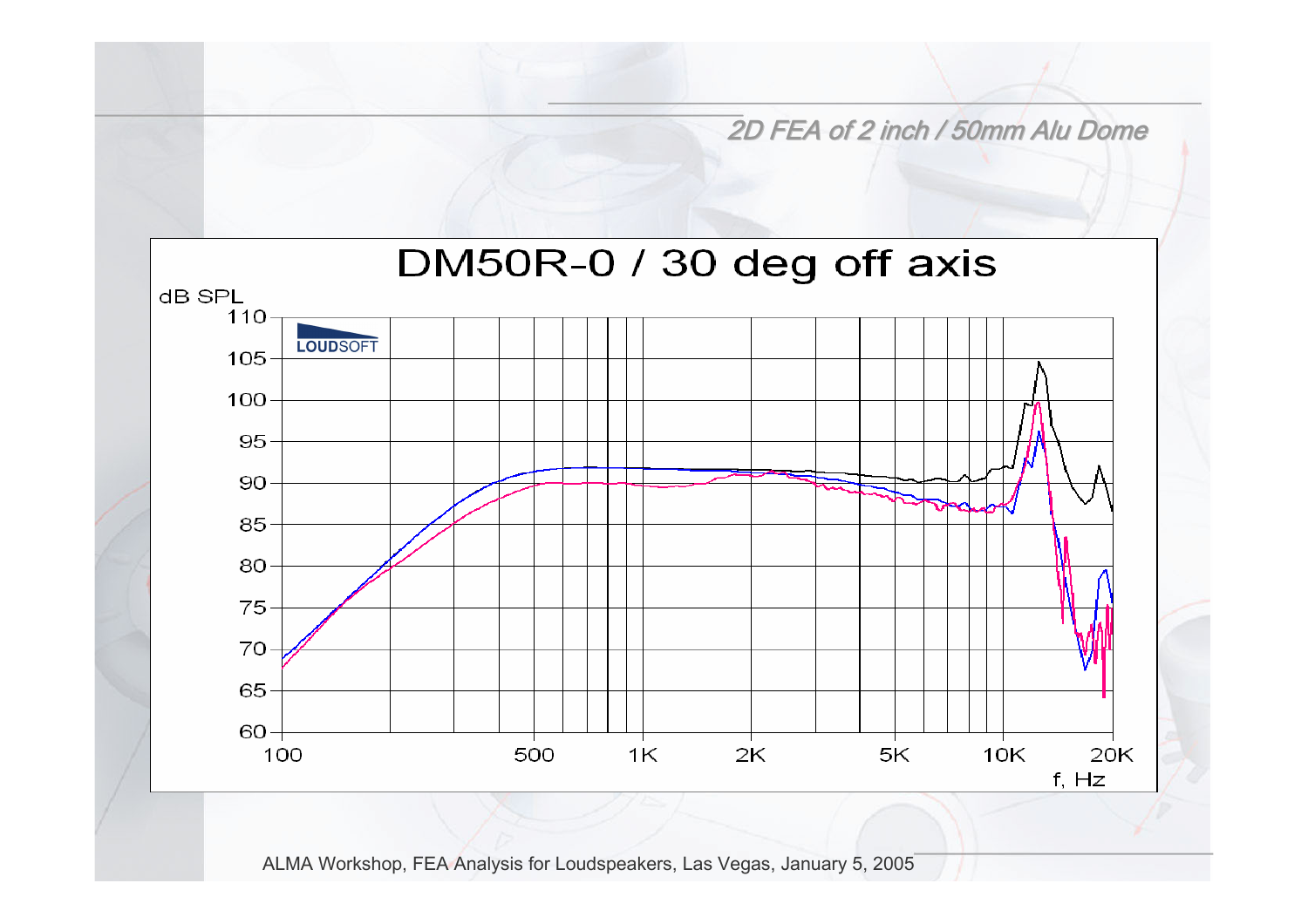## 1st Break-up Mode @ 12499Hz Dome Edge + VC Former

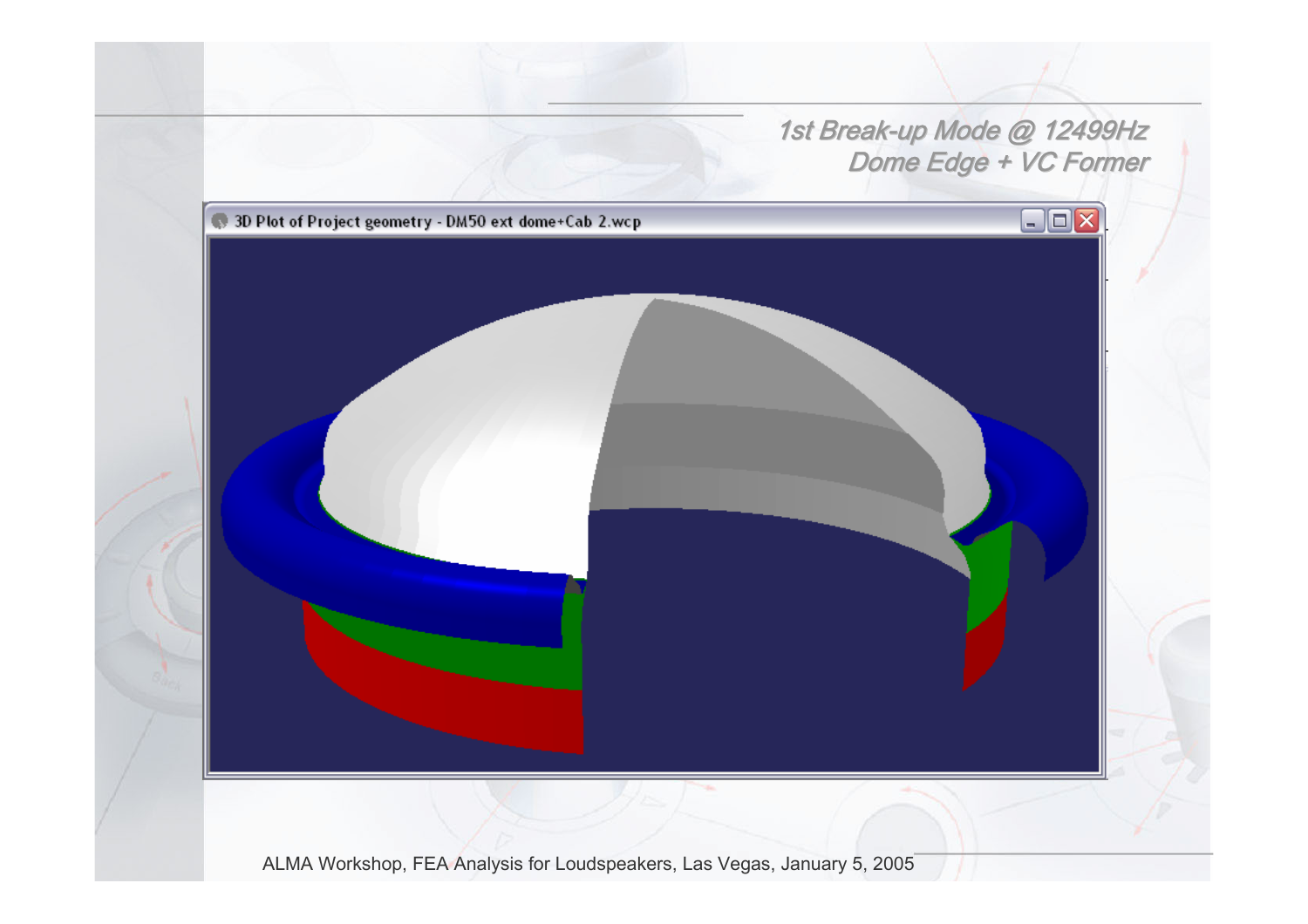Simulated Impedance Cavity resonance @ 1700Hz (Measured)

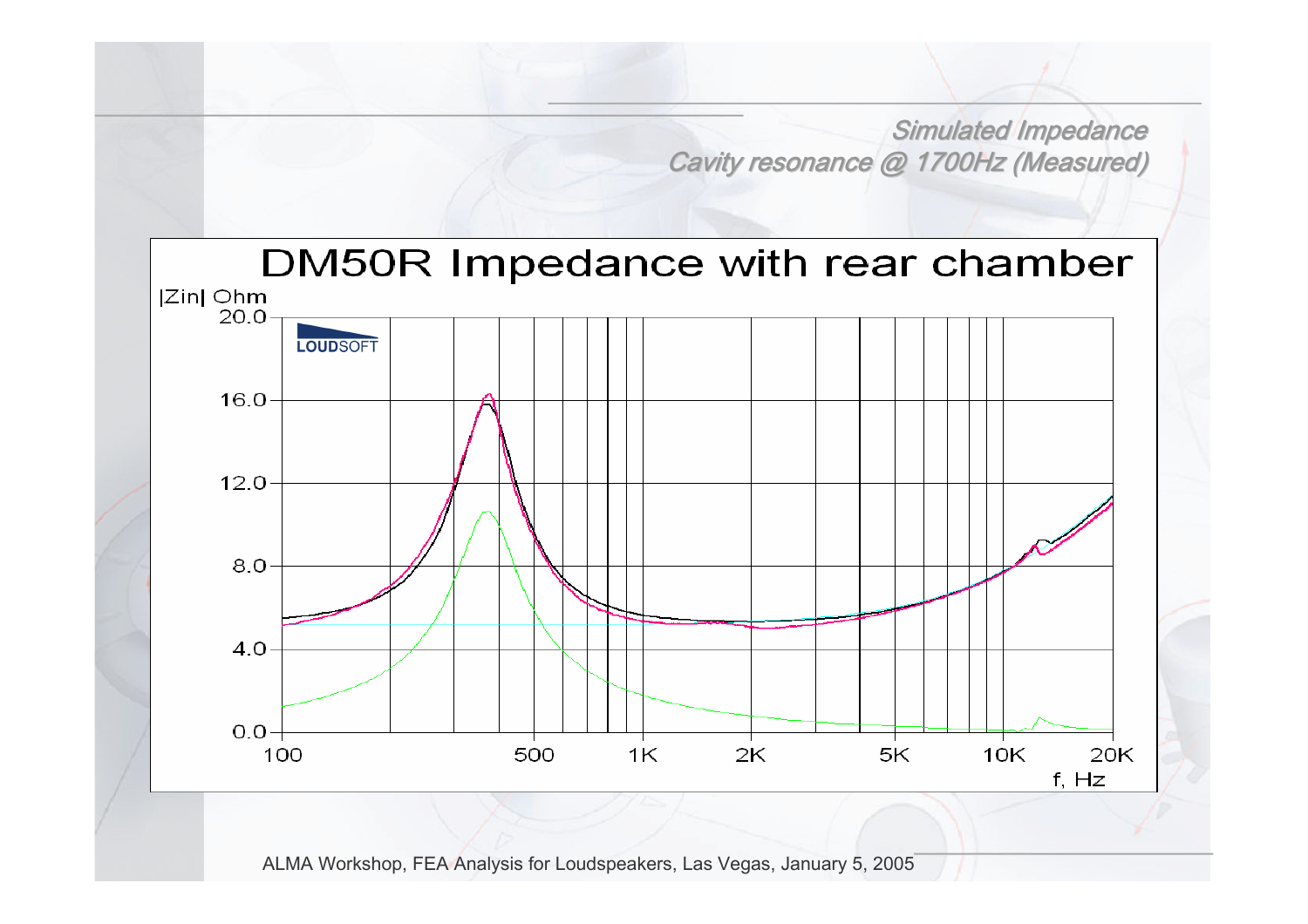2D FEA of 19mm Alu Dome with problem

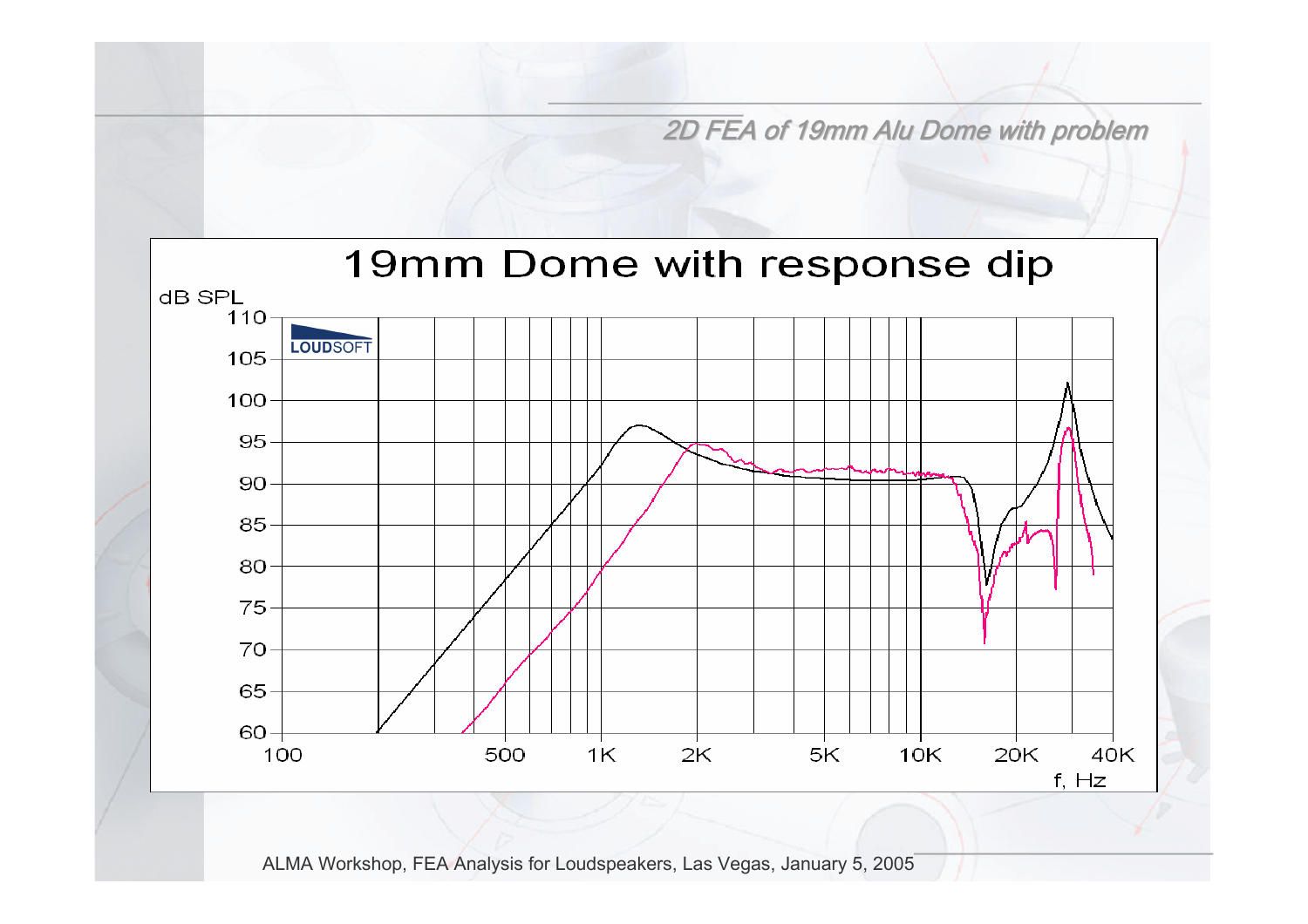

**Simulated Solution**